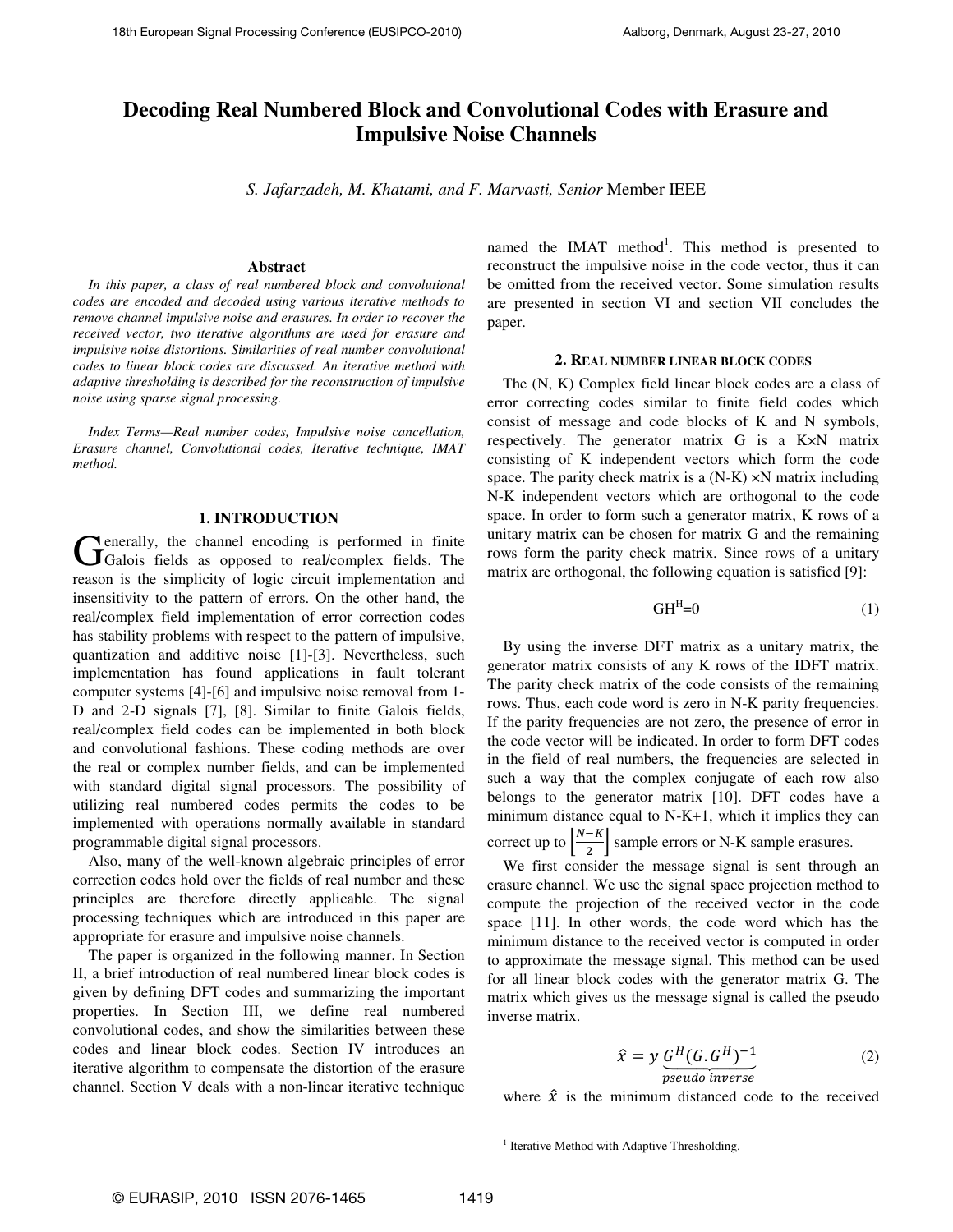vector and y is the received code word.

In the case of DFT codes, the pseudo inverse matrix simply becomes  $G<sup>H</sup>$ . Because of the erased samples of the received signal, the approximated message is distorted. In order to recover the distorted message, an iterative technique is used.

# **3. CONVOLUTIONAL CODES**

Convolutional codes can be represented from two points of view. First, they can be considered as linear block codes. Then the generator matrix and the parity check matrix are as follows:

$$
G = \begin{bmatrix} G_0 & G_1 & \cdots & G_m & 0 & 0 & \cdots & 0 & 0 \\ 0 & G_0 & G_1 & \cdots & G_m & 0 & \cdots & 0 & 0 \\ 0 & 0 & G_0 & \cdots & G_{m-1} & G_m & 0 & \cdots & 0 \\ \vdots & \vdots & \ddots & \ddots & \ddots & \ddots & \ddots & \ddots & \vdots \\ 0 & 0 & \cdots & 0 & 0 & G_0 & G_1 & \cdots & G_m \end{bmatrix}
$$
\n
$$
H = \begin{bmatrix} H_0 & 0 & 0 & \cdots & 0 & 0 & 0 \\ H_1 & H_0 & 0 & \cdots & 0 & 0 & 0 \\ H_2 & H_1 & H_0 & \cdots & 0 & 0 & 0 \\ \vdots & \vdots & \vdots & \ddots & \vdots & \vdots & \vdots \\ H_m & H_{m-1} & H_{m-2} & \cdots & H_0 & 0 & 0 \\ 0 & H_m & H_{m-1} & \cdots & H_1 & H_0 & 0 \\ 0 & 0 & H_m & \cdots & H_2 & H_1 & H_0 \end{bmatrix}
$$
\n
$$
(4)
$$

Where m is the constraint length.

 $G_i$  and  $H_i$  i = 0,...,m are K×N and (N-K)×N matrices, respectively. In real numbered codes, each element of these matrices is real. For the convolutional codes we have:

$$
C_{1 \times N \cdot (p+m)} = U_{1 \times k \cdot p} G_{k \cdot p \times N \cdot (p+m)} \tag{5}
$$

where C, U,  $(k \times p)$  and  $N \times (p+m)$  are the message, code vector, message length and code length, respectively. Thus convolutional codes can be decoded similar to the linear block codes. From the second point of view, convolutional codes are considered as the response of message vector to two or more filters; these responses are multiplexed to form the code vector.

Because of the lost samples in erasure channels, the responses of the decoders are distorted. In the next section, an iterative technique is applied to compensate for this type of distortion to achieve the original signal.

#### **4. ITERATIVE METHOD FOR ERASURE CHANNELS**

Iterative methods can be applied to compensate for the distortion of an erasure channel. In order to obtain the original signal from the distorted one, we use a recursive relation as follows [12]:

$$
x_{k+1} = \lambda [y - f(x_k)] + x_k
$$
 (6)

where  $\lambda$  and k are the relaxation parameter and  $k<sup>th</sup>$  iteration, respectively.  $x_0$  is replaced by  $\hat{x}$  in equation (2).  $f(\cdot)$  can be considered as the distorting operator and y is the distorted signal, which must be recovered. This equation converges to  $x$ (original signal) if k goes to infinity.

 Figure 1 demonstrates the block diagram for the iterative algorithm.



Fig. 1. Block diagram of the iterative algorithm.

#### *4.1 Decoding linear block codes using iterative technique*

The iterative decoding scheme for linear block codes is to substitute the block  $f$  with a distorting function which, in this case, consists of the generator matrix, known erasure channel and the pseudo inverse of the generator matrix. Figure 2 depicts the block diagram of the described distorting function. If the rate of erasure does not exceed the encoder capacity, which is  $\frac{N-K}{N}$  in case of erasure channel, the iteration represented in Fig. 1 converges to the actual signal.



Fig. 2. Block diagram of the distorting function in iterative method for linear block codes decoder.

# **4.2 Decoding of convolutional codes using an iterative technique**

Real numbered convolutional codes can be assumed as linear block codes; thus they can be decoded using the method described in the previous subsection. The generator matrix of these codes is depicted in (3). On the other hand, considering convolutional codes as linear filters, an approximation of the message code can be computed by averaging the responses of these filters. Figure 3 shows the block diagram of encoding and decoding of convolutional codes.

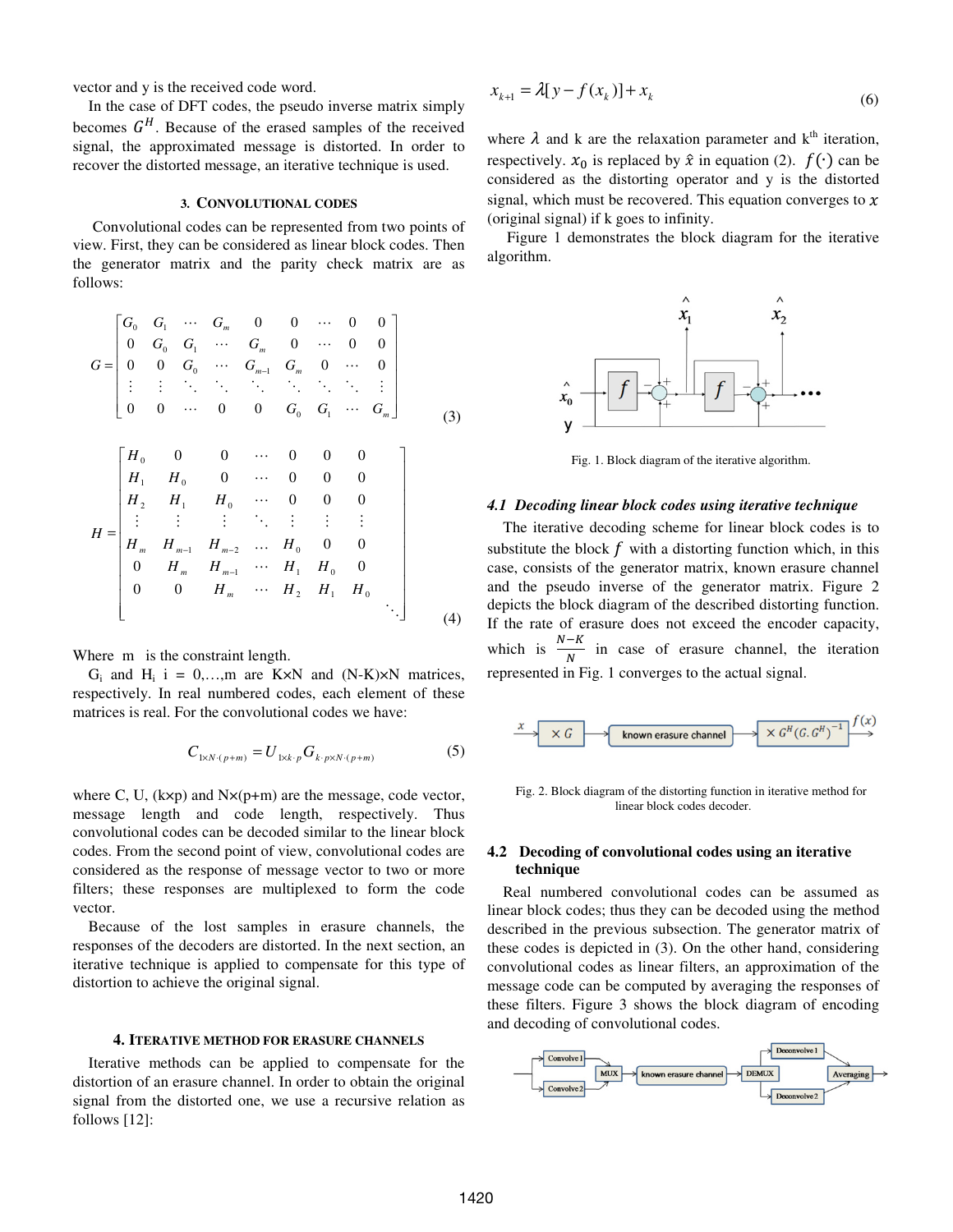#### Fig. 3. Block diagram of the averaging method for convolutional codes decoding.

This block diagram can also be considered as the distorting function  $f(\cdot)$ in the iterative block diagram in order to compensate for the distortion. Figure 3 is designed for the rate  $\mathbf 1$  $\frac{1}{2}$  convolutional encoder. At each stage of decoding, the results of the two branches are averaged in order to recover the message signal.

# **5. THE IMAT METHOD FOR IMPULSIVE NOISE CANCELATION**

 In this section, a non-linear iterative technique is proposed to reconstruct the impulsive noise, which is called the IMAT method. This method was first proposed in [13]. The goal of this technique is to reconstruct the impulsive noise in order to remove it from the received signal. In order to separate noise from signal, parity check matrix is used; denoting the observation vector at the receiver by  $\hat{y}$ , we have:

$$
\hat{y} = y + n \tag{7}
$$

where n is the impulsive noise. Multiplying  $\hat{y}$  by the Hermitian of the parity check matrix, we have:

$$
\hat{y}.H^H = (y+n).H^H = x. G.H^H + n.H^H = n.H^H \qquad (8)
$$

Using the pseudo inverse of  $H<sup>H</sup>$ , we obtain:

$$
\hat{y}.H^H.(H.H^H)^{-1}.H = n.H^H.(H.H^H)^{-1}.H = \tilde{n}
$$
 (9)

 $\tilde{n}$  is an approximation of n. In the case of DFT codes, n.  $H^H$ defines the amplitudes of the parity check frequencies of the noise which are available. Thus, the goal is to compute the whole noise from its known parameters using the fact that it is sparse. The non-linear function in this method is thresholding. According to the sparsity of impulsive noise, a thresholding block is used in the process to keep the sparse characteristic of the impulsive noise in consecutive iterations. The threshold value is decreased exponentially through the iterations in order to find every impulse. The following block diagram represents the IMAT method.



Fig. 4. Block diagram of the IMAT method.

where f is the distorting function.



Fig. 5. SNR vs. the percentage of erasure for the linear block code decoder.

In both cases of real numbered linear block and convolutional codes, the distorting function relates n to  $\tilde{n}$  according to (9):

$$
f(x) = x.H^H.(H.H^H)^{-1}.H
$$
 (10)

Thus, we can obtain better approximation of the noise vector through the iterations; thus, it can be removed from the code vector which results in the correct decoding of the message signal. If the rate of the erasure does not exceed the encoder capacity, which is  $\frac{N-K}{2N}$  in the case of a channel with impulsive noise, the iteration represented in Fig. 4 converges to the actual signal with a proper choice of the relaxation parameter. The threshold level is reduced exponentially in each iteration.

# **6. SIMULATION RESULTS**

### **6.1 Real numbered linear block code (DFT code) results:**

 The input signal is taken from a uniform random distribution of block length 50 and the simulations are run 1000 times and then averaged. The SNR value ,which is mentioned in these figures, is the ratio of the original signal power to the difference of the original and the recovered signal power. The following subsections describe the simulation results for erasure and impulsive noise channels.

*6.1.1) Decoding for Erasure Channels:* The iterative method which is shown in Fig. 1 is used for the decoding of DFT codes for erasure channel. The encoder rate is  $\frac{1}{2}$  and the relaxation parameter is set to 0.01. The SNR improvement versus the relative rate of erasures with respect to the theoretical maximum rate of correction capability (full capacity) is shown in Fig. 5.

*6.1.2) Decoding for Impulsive Noise Channels:* In this figure, the locations of the impulsive noise samples are generated randomly and their amplitudes have Gaussian distributions with zero mean and variance equal to 1, 2, 5. The SNR values versus the percentage of the channel capacity is shown in Fig. 6.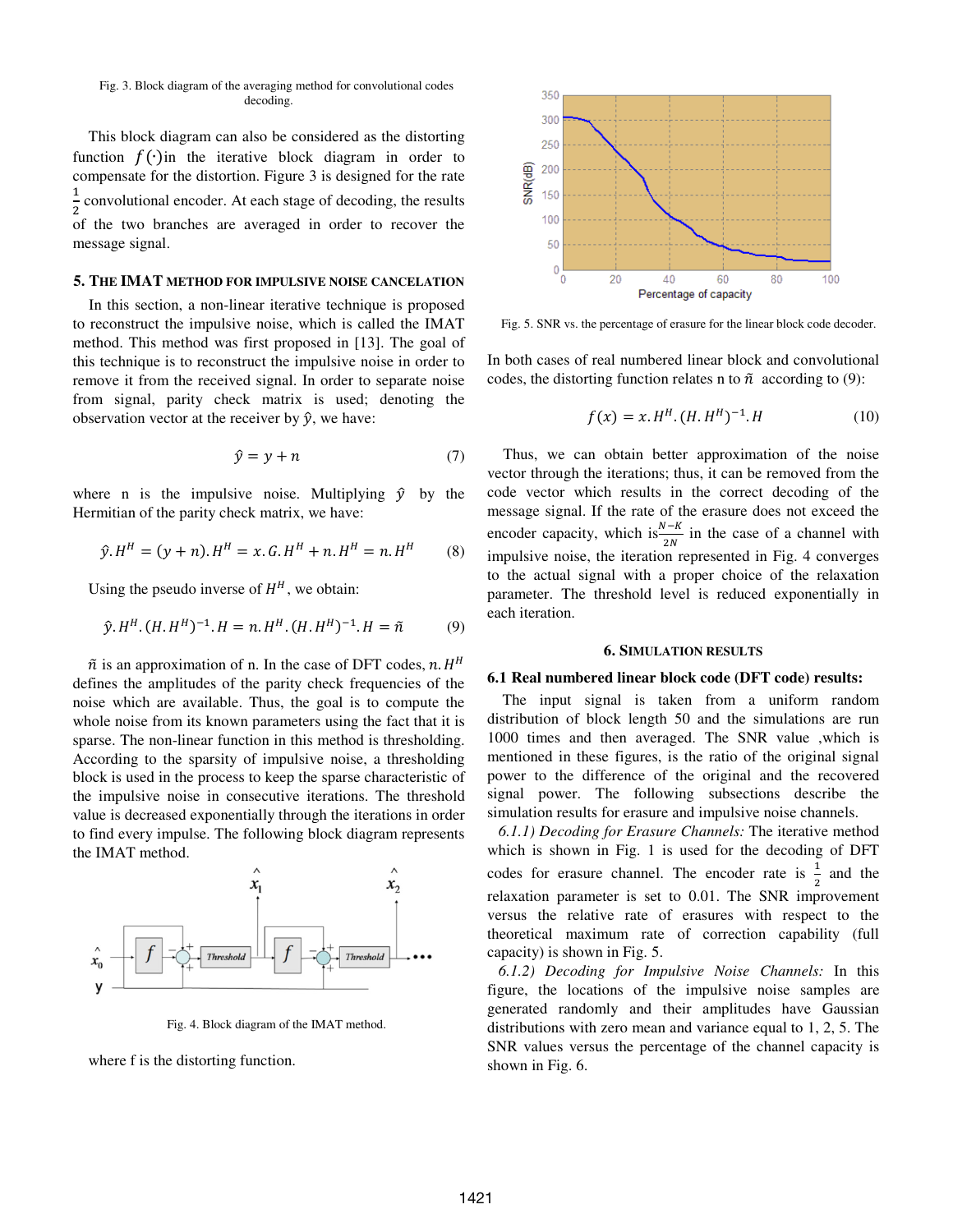

Fig. 6. SNR vs. percentage of channel capacity using the IMAT method for detecting the location and amplitude of the impulsive noise.

#### **6.2 Real numbered convolutional codes results:**

The performance of convolutional decoders depends on the coding rate, the number and values of FIR taps for the encoders, and the type of the decoder. Let us take the convolutional encoder of rate  $\frac{1}{2}$  of Fig. 3 as our platform for simulations. For simulation results, the taps of the filters in the encoder of Fig. 3 are:

$$
h1 = [1 2 3 4 5 16]
$$
  

$$
h2 = [16 5 4 3 2 1]
$$
 (11)

*6.2.1) Decoding for Erasure Channels:* For the erasure channels, we employ two methods as described below:

 *a) Iterations with Averaging:* The averaging method to decode for erasures in the convolutional code is shown in Fig. 3. This figure is designed for the rate  $\frac{1}{2}$  convolutional encoder. At each stage of decoding, the results of the two branches are averaged. For the rate  $\frac{1}{2}$  and specific FIR structure, the SNR improvement versus the relative rate of erasures is shown in Fig.7. This figure shows that the SNR values gradually decrease as the channel erasure rate increases.

 *b) Decoding Using the Generator Matrix:* The generator matrix of a convolutional encoder of the type depicted in Fig. 2 with taps given in (11) can be shown to be:

| $G = \begin{bmatrix} 1 & 16 & 2 & 5 & 3 & 4 & 4 & 3 & 5 & 2 & 16 & 1 & 0 & 0 & 0 & \cdots \\ 0 & 0 & 1 & 16 & 2 & 5 & 3 & 4 & 4 & 3 & 5 & 2 & 16 & 1 & 0 & \cdots \\ 0 & 0 & 0 & 0 & 1 & 16 & 2 & 5 & 3 & 4 & 4 & 3 & 5 & 2 & 16 & \cdots \\ 0 & 0 & 0 & 0 & 0 & 0 & 1 & 16 & 2 & 5 & 3 & 4 & 4 & 3 & 5 & \cdots \\ 0 & 0 & 0 &$ |  |  |  |  |  |  |  |      |
|----------------------------------------------------------------------------------------------------------------------------------------------------------------------------------------------------------------------------------------------------------------------------------------------------------------------------------|--|--|--|--|--|--|--|------|
|                                                                                                                                                                                                                                                                                                                                  |  |  |  |  |  |  |  |      |
|                                                                                                                                                                                                                                                                                                                                  |  |  |  |  |  |  |  |      |
|                                                                                                                                                                                                                                                                                                                                  |  |  |  |  |  |  |  |      |
|                                                                                                                                                                                                                                                                                                                                  |  |  |  |  |  |  |  |      |
|                                                                                                                                                                                                                                                                                                                                  |  |  |  |  |  |  |  |      |
|                                                                                                                                                                                                                                                                                                                                  |  |  |  |  |  |  |  | (12) |

With a proper choice of the relaxation parameter, the iteration represented in Fig. 1 converges to the actual signal. By using



Fig. 7. SNR vs. the percentage of erasure for the convolutional decoder with averaging method after 50 iterations.

the above operator G in our iterative simulations, better results can be obtained in comparison with the averaging method of Fig. 7. Figure 8 shows that the SNR values gradually decrease as the rate of erasure reaches its maximum (capacity). This figure shows that the generator matrix approach for decoding using the iteration matrix performs much better than the averaging method represented in Figs. 7 and 8. However, the complexity of the matrix approach is higher than the averaging method.

*6.2.2) Decoding for Impulsive Noise Channels:* For simulation results, we use the generator matrix shown in  $(12)$ . Its parity check matrix can be calculated from [14] and is given below:

|       | $-1$           | 0.063    |                             |          |                                      |                | .                  |
|-------|----------------|----------|-----------------------------|----------|--------------------------------------|----------------|--------------------|
| $H =$ | $-0.313$ 0.125 |          | $-1$                        | 0.063    | $\Omega$                             | $\Omega$       | $\cdots$           |
|       | $-0.25$        |          | $0.188 - 0.313$ $0.125 - 1$ |          |                                      | 0.063          | .                  |
|       | $-0.188$       |          |                             |          | $0.25 -0.25$ 0.188 $-0.313$          | .0125          | $\ddots$           |
|       |                |          |                             |          | $-0.125$ 0.313 $-0.188$ 0.25 $-0.25$ | $0.188 \cdots$ |                    |
|       | $-0.063$       |          |                             |          | $1 - 0.125$ 0.313 $-0.188$ 0.25      |                | .                  |
|       | 0              | $\Omega$ | $-0.063$                    |          | $1 - 0.125$ 0.313                    |                | .                  |
|       | 0              | $\Omega$ | $\overline{0}$              | $\Omega$ | $-0.063$                             | $\overline{1}$ | $\ddotsc$          |
|       | $\theta$       | $\theta$ | $\Omega$                    | 0        | $\Omega$                             | $\Omega$       | $\cdots$           |
|       |                |          | $\ddot{\cdot}$              |          |                                      |                | ۰<br>$60\times110$ |
|       |                |          |                             |          |                                      |                |                    |

In our simulations, the locations of the impulsive noise samples are generated randomly and their amplitudes have Gaussian distributions with zero mean and variance equal to 1, 2, 5 and 10 times the variance of the encoder output. The results are shown in Fig. 9 after 300 iterations. This figure shows that the high variance impulsive noise has a better performance.